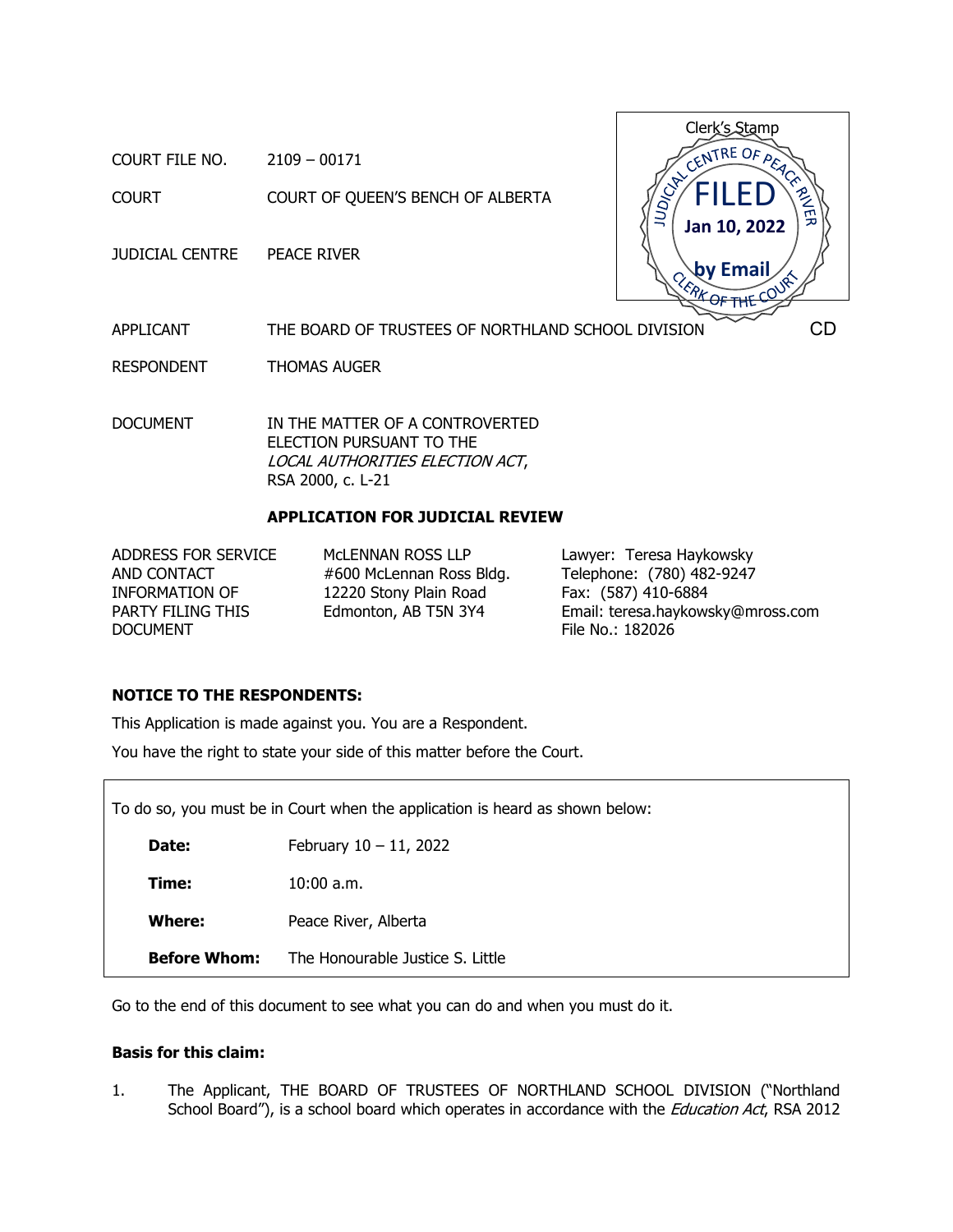c. E-0.3, ("*Education Act"*), and the *Northland School Division Act*, RSA 2017 c. N-5.1, as amended from time to time.

- 2. The Respondent, THOMAS AUGER, ("**Mr. Auger**"), is an individual who resides in Sandy Lake, Alberta.
- 3. The 2021 school trustee election in the Province of Alberta was held on October 18, 2021, including in relation to the school trustee election for positions within the Northland School Board ("2021 School Trustee Election").
- 4. Following the 2021 School Trustee Election, Mr. Auger was declared the winner of the 2021 Ward 6 School Trustee Election.
- 5. The Applicant states that there are reasonable grounds to believe that the 2021 Ward 6 School Trustee Election under the Northland School Division ("Northland School Division") school board trustee election ward system was not valid for the reasons set out below.
- 6. The Applicant states that three irregularities (set out in the paragraphs below) occurred during the 2021 School Trustee Ward 6 Election in Northland School Division which raise reasonable grounds to contest the validity of the results of the 2021 School Trustee Ward 6 Election in Northland School Division.
- 7. The Applicant respectfully requests this Honourable Court to order that a new school trustee election for Ward 6 in the Northland School Division be conducted.

### **Background:**

- 8. Located in northern Alberta, Northland School Division covers a large geographic distance of approximately 288,347 square kilometres on Treaty 6 and Treaty 8 Territories. The Northland School Board operates twenty-one schools (collectively, the "Local Schools") generally in remote and scattered areas wherein ninety-five percent of the approximate two thousand student population is of First Nations, Métis and Inuit descent.
- 9. The Local Schools are located in municipalities, First Nation reserves, and Métis Settlements.
- 10. The Northland School Division Act, SA c. N-10.1 ("1983 Northland School Division Act"), which was consolidated in the Northland School Division Act, RSA 2000, c. N-5 ("2000 Northland School Division Act") (collectively, the "Prior Northland School Division Act"), provided for the creation of Local School Board committees ("Local School Board Committees"), consisting of between three to five members, within each subdivision of the Northland School Division.
- 11. From 1983 to 2010 ("Prior Election Period"), Local School Board Committee members were elected to each Local School Board Committee, and that, the Northland School Division conducted the Local School Board Committee elections ("Local School Board Committee Elections") at each individual Local School subject to paragraph fourteen (14) below. Pursuant to the Prior Northland School Division Act, each Local School Board Committee chair also held a position as school trustee on the Northland School Board.
- 12. During the Prior Election Period, the Northland School Division conducted the Local School Board Committee Elections pursuant to the Prior Northland School Division Acts, the then School Act, RSA 2000 c. S-3 (now replaced by the *Education Act*) and the *Local Authorities Election Act*, RSA 2000 c. L-21 ("LAEA").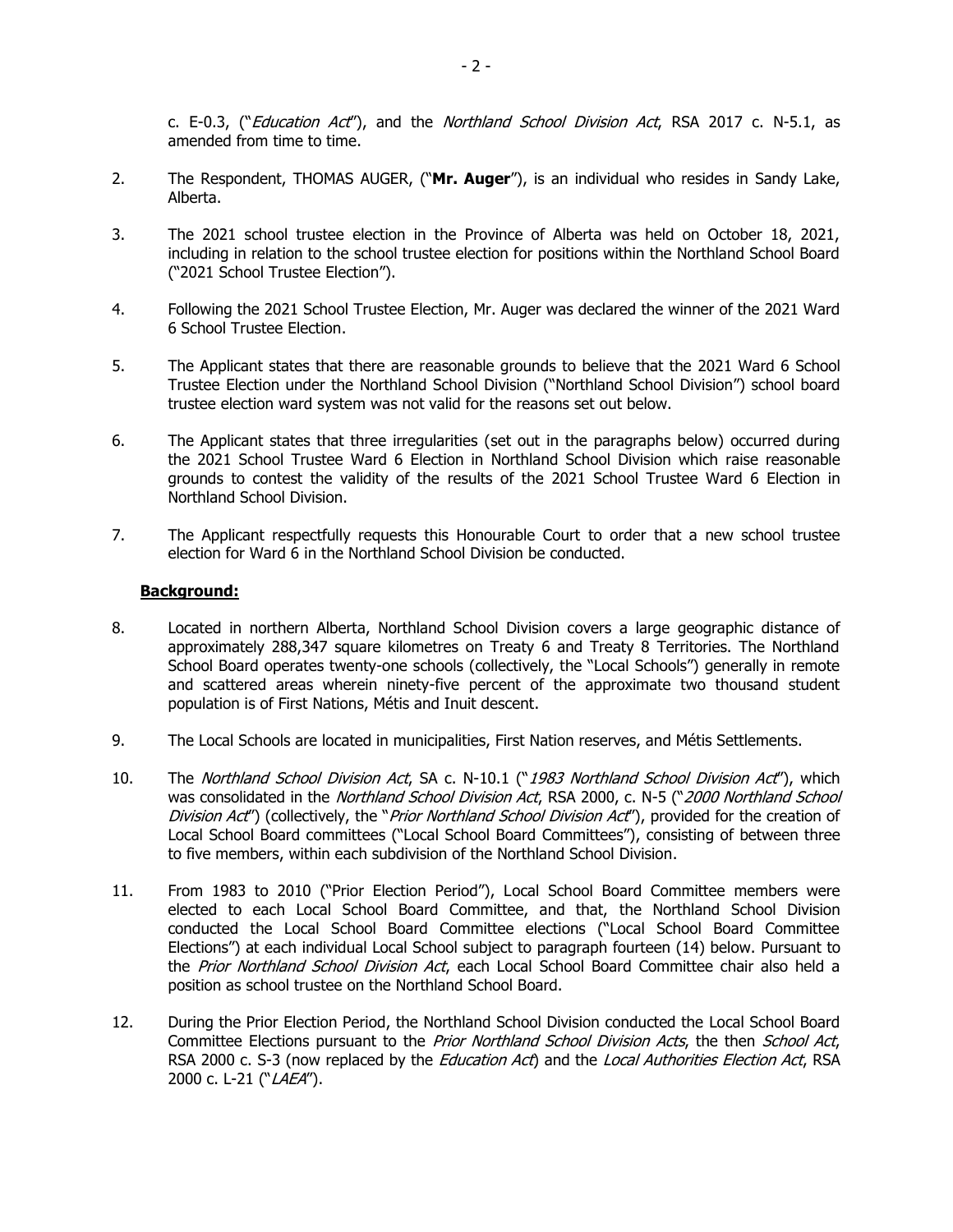- 14. During the Prior Election Period:
	- a) Local School Board Committee Elections were held at both Mistassiniy Junior Senior High School ("Mistassiniy School") and at St. Theresa Elementary School ("St. Theresa School") (both located in the region of Wabasca-Desmarais, Alberta);
	- b) Regardless of whether a Voter lived in Wabasca or Desmarais, Prior Voters in the local communities of Wabasca and Desmarais could, and did, vote in the Local School Board Committee Elections on election day at either, or both, Mistassiniy School in Desmarais or St. Theresa School in Wabasca to elect a Local School Board Committee member from either Wabasca, Desmarais or both and could cast a vote for a Local School Board Committee candidate representing either, or, both the Local School Board Committees of Desmarais or Wabasca. (This Local School Board Committee voting structure is defined as the "Wabasca and Desmarais Local School Board Committee Voting Process").
- 15. The Wabasca and Desmarais Local School Board Committee Voting Process was conducted during the Prior Election Period, which is an approximate twenty seven year period (i.e., from 1983 up to and including 2010). The Wabasca and Desmarais Local School Board Committee Voting Process was not based on a ward system but conducted as outlined in paragraph 14.
- 16. Although the Local School Board Committee Elections commenced at or around 1983, prior to 1983, the Province of Alberta appointed trustees to the Northland School Board.
- 17. In January 2010, the then Minister of Education, David Hancock dissolved the Northland School Board ("Board Dissolution") and appointed an official trustee to oversee the Northland School Division.
- 18. At or around January 21, 2010, Minister of Education, David Hancock, appointed an Official Trustee, Dr. Colin Kelly, to serve as the Northland School Board. Dr. Kelly served as the Official Trustee up to at or around July 2016.
- 19. Following Mr. Kelly's retirement, the then Minster of Education, David Eggen, appointed Lois Byers as the Official Trustee for Northland School Division effective July 1, 2016. Ms. Byers served as the Official Trustee held this position until at or around October 2017.
- 20. The 2010 School Trustee Election in the Province of Alberta was held on October 18, 2010. On that date, while Prior Voters cast votes for Local School Board Committee candidates who were elected or otherwise acclaimed, the Local School Board Committee chairs did not form part of the Northland School Board as the Board was comprised of the Official Trusteeship.
- 21. From at or around January 2007 up to and including October 16, 2017 ("2017 School Trustee Election in Alberta") ("Non Voting Period"), while Prior Voters continued to, and did, vote for Local School Board Committee members within the School Division, the elected Local School Board Committee chairs did not form part of the Northland School Board (as had been the case during the Prior Election Period) as the same Northland School Division was under the direction of the Official Trusteeship.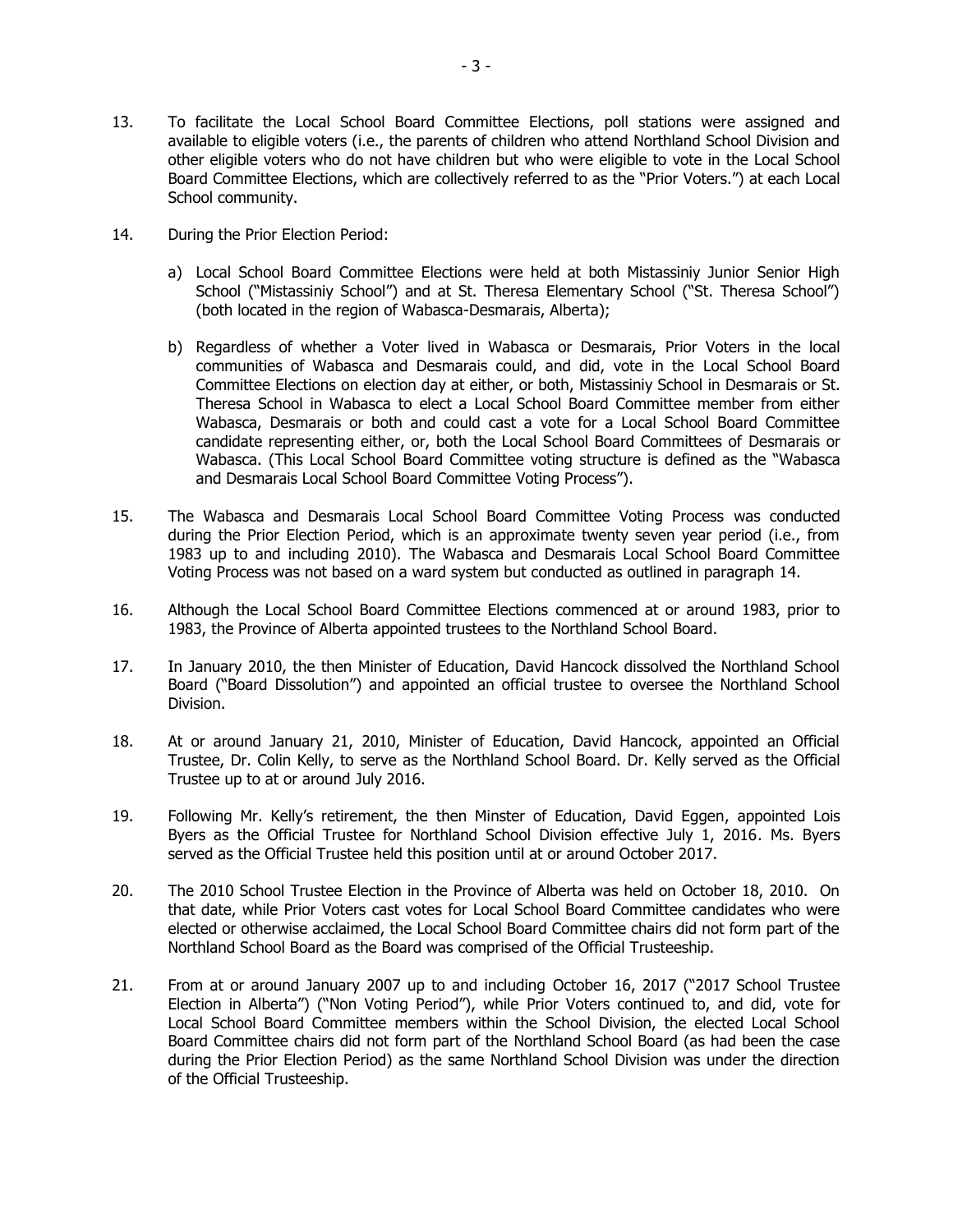- 22. Prior to and during the Official Trusteeship, school trustee elections in the Province of Alberta were held on October 18, 2010, October 21, 2013 and October 16, 2017.
- 23. Prior Voters did not vote in a school trustee election for the Northland School Board for an approximate ten year period (i.e., from 2007 up to and including mid-October 2017).
- 24. In 2017, the Province of Alberta implemented the *Northland School Division Act*, RSA 2017 c. N-5.1 ("New Northland School Division Act"), and reinstated school board trusteeship ("Northland School Board Reinstatement") within the Northland School Division. The first election to take place further to the Northland School Board Reinstatement was on October 16, 2017.
- 25. At the time of the Northland School Board Reinstatement, two critical changes had been made:
	- a) pursuant to section 3 of the New Northland School Division Act, eleven (11) wards were created within Northland School Division where the same operated Local Schools ("New School Trustee Election Ward System") as reflected in Ministerial Order 040-2017; and
	- b) that, pursuant to section 4(3) of the *New Northland School Division Act*, one school trustee was to be elected in each ward.
- 26. As a result of the New School Trustee Election Ward System, which had been recommended in the 2010 Northland School Inquiry Team Report, Local School Board Committees were discontinued. The New School Trustee Election Ward System created a material change to the school trustee election process.
- 27. Northland School Division went from previously having twenty-three (23) school trustees (under the Local School Board Committee structure) to eleven (11) school trustees under the New School Trustee Election Ward System.
- 28. Under the New School Trustee Election Ward System, more than one local community could be included in a ward. (The Ward 6 school trustee's Schools include Mistassiniy School and Pelican Mountain School located respectively in Desmarais and Sandy Lake.)
- 29. As a result of the New School Trustee Election Ward System, Ward 6 and Ward 7 of the Northland School Division were located adjacent to one another, sharing the newly created (in 2017) dividing boundary.
- 30. The first school trustee election under the New Northland School Division Act and the New School Trustee Election Ward System was held on the October 16, 2017 ("2017 School Trustee Election").
- 31. The 2017 school trustee election ("2017 Ward System Trustee Election Structure") was the first local school trustee election for positions within Northland School Board under the New School Trustee Election Ward System. Eligible voters under the New School Trustee Election Ward System (collectively, the "Voters") voted to elect school trustees to the Northland School Board under this new process.
- 32. In relation to Ward 6, which is in the local community of Wabasca-Desmarais, during the 2017 School Trustee Election for the Northland School Board, the school trustee was elected by acclamation and thus Ward Voters were not required to attend the polling station in Ward 6 for voting purposes.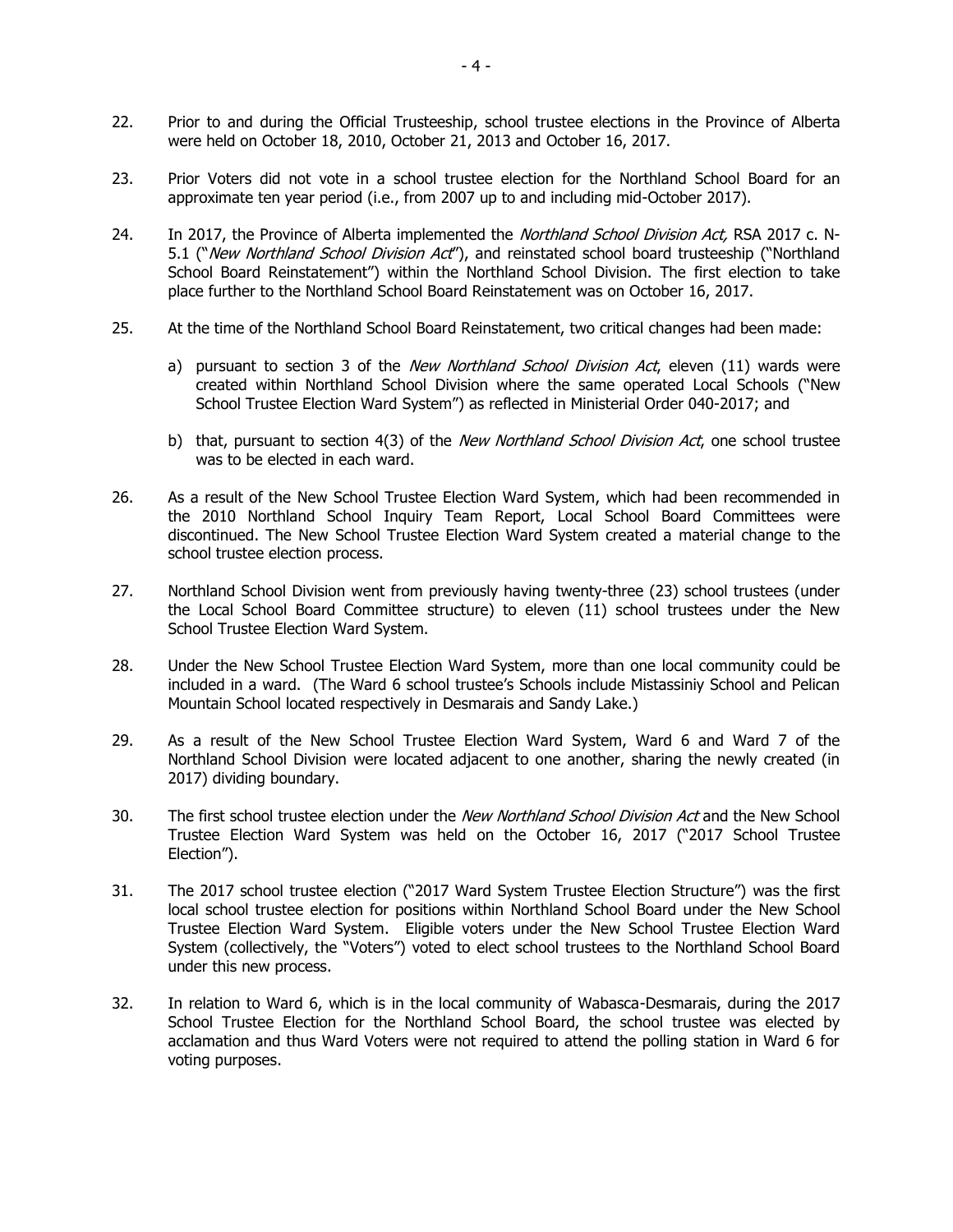- 33. The Voters in Desmarais had not voted for a Northland School Board trustee for a fourteen year(14) period (i.e., from 2007 up to and including 2021).
- 34. Under the New School Trustee Election Ward System, Voters are eligible to vote at a polling station located within their ward (whereas previously in relation to Wabasca-Desmarais Local Communities, Prior Voters would vote at either or both of the Local Schools and for either or both of the Local School Board Committee candidates).
- 35. The Northland School Division passed Board Motion 25172-20 which passed Board By-law 03- 2020 at the December 14, 2020, Special Board Meeting of the Northland School Board, wherein the ward boundary between Wards 6 and 7 was further adjusted to change the boundary ("Boundary") between Wards 6 and 7 to take effect for the 2021 School Trustee Election.
- 36. The Boundary now followed Highway 813 and other roads (in the place of following less clear boundary lines throughout rural areas, such as for example, boundaries within fields). In addition, as per By-law 03-2020, the number of Northland School Board trustees was reduced from eleven (11) to ten (10) and adjusted several Wards including the Boundary. Following said ward change, a new map of Ward 6 and Ward 7 was created ("2021 School Trustee Election Ward Map") at or around August 2020.
- 37. The Applicant states that the school trustee voting history was confusing to Ward 6 and Ward 7 Voters who reside in the Wabasca-Desmarais area for the 2021 School Trustee Election.
- 38. Further, the Applicant states that it was within this confusing historical context that some Ward 6 and Ward 7 Voters who reside in the Wabasca-Desmarais area approached the 2021 School Trustee Election.

# **2021 School Trustee Election at Wards 6 and 7**

- 39. To facilitate the 2021 Ward 6 School Trustee Election, two polling stations were assigned and set up in Ward 6, the locations being, (1) at Mistassiniy School, which is located in the community of Desmarais, Alberta; and (2) at Pelican Mountain School, which is located in Sandy Lake, near Wabasca-Desmarais, Alberta.
- 40. No polling station had been assigned in Ward 7 (at St. Theresa School) as the Ward 7 school trustee had been acclaimed for the 2021 School Trustee Election.
- 41. The Ward 6 nominated Northland School trustee candidates for the position of Ward 6 School Trustee at Mistassiniy School were:
	- a) The Respondent, Thomas Auger; and
	- b) Silas Yellowknee.

42. The tallied votes for the 2021 Ward 6 School Trustee Election were as follows: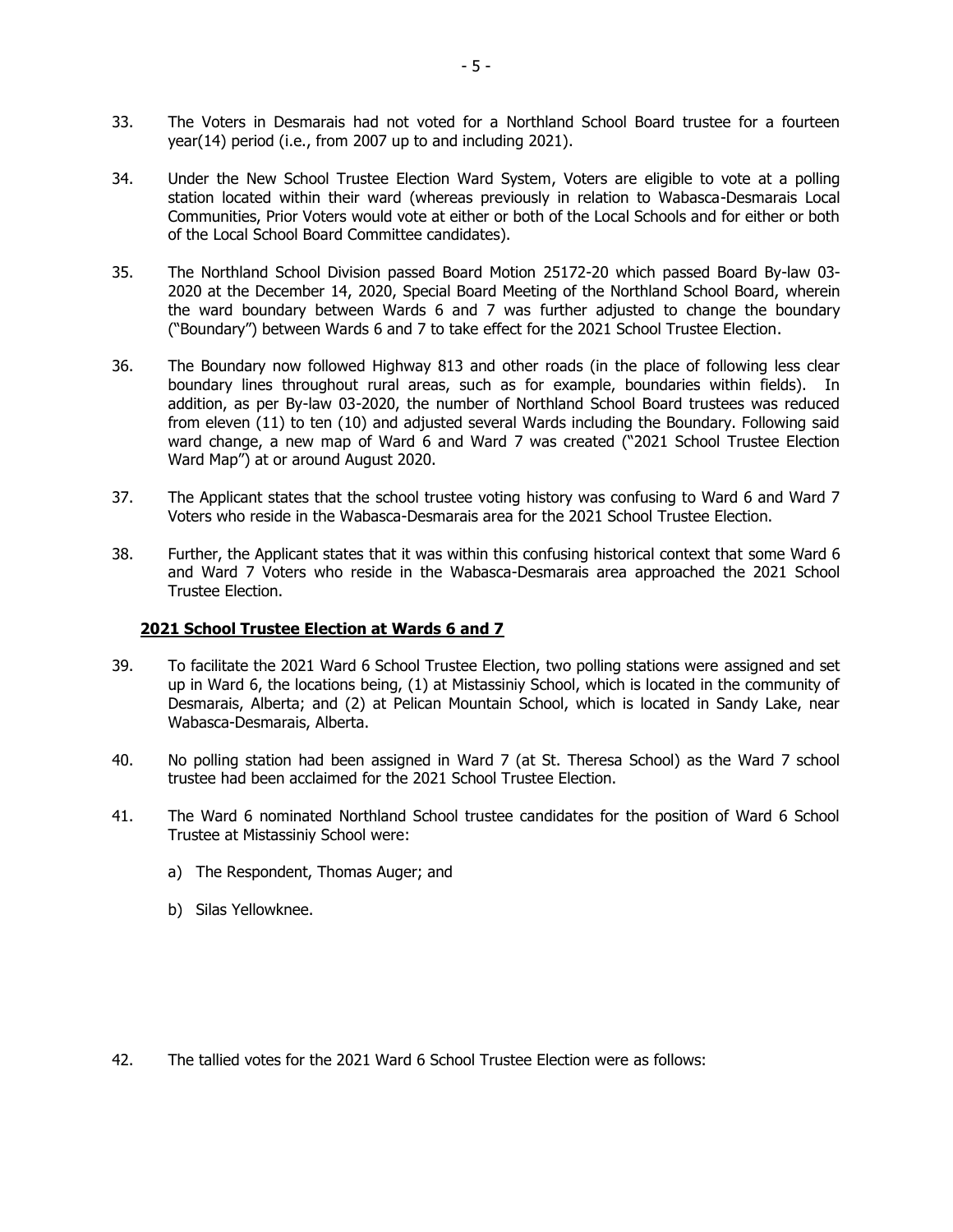|                  | <b>Mistassiniy School Poll</b> | <b>Pelican Mountain</b><br><b>School Poll</b> | <b>Total</b> |
|------------------|--------------------------------|-----------------------------------------------|--------------|
| Thomas Auger     |                                | 23                                            | 27           |
| Silas Yellowknee | 15                             |                                               | 22           |

- 43. Pelican Mountain School, which is part of Ward 6, did and does not consist of more than one local community (as opposed to the Wabasca-Desmarais region).
- 44. On October 20, 2021, the results were certified and Mr. Auger was declared the winner of the 2021 Ward 6 School Trustee Election ("2021 Ward 6 Election Results").
- 45. The Presiding Deputy Returning Officer for the 2021 Ward 6 School Trustee Election, Ms. Stephanie Sutherland, M. Ed., and Director of Student Services for Northland School Division ("Ward 6 Presiding Deputy Returning Officer") noted that eleven (11) individuals ("Individuals") had attended the Ward 6 Polling Station located at Mistassiniy School to vote, and that, upon their entry at the school, were shown the Ward Map ("Professional Ward 6 and 7 Ward Map") and, that each of these eleven individuals were apprised that as they did not reside in Ward 6, and, that they were not entitled to vote at the Mistassiniy School polling station.
- 46. The Applicant states that there are reasonable grounds to believe that the 2021 School Trustee Election under the New School Trustee Election Ward System was not valid for the reasons set out above in the foregoing paragraphs.
- 47. With respect to the above-referenced 2021 Ward 6 Election Results, the Applicant states that three irregularities occurred during the 2021 Ward 6 School Trustee Election.

### **Irregularity #1 – Ward 6 & 7 School Trustee Election Confusion**

- 48. In advance of the 2021 School Trustee Election, and pursuant to sections 14(1)(h) and 26 of the LAEA, Northland School Division has statutory duties to give notice relative to the 2021 School Trustee Election.
- 49. The Applicant states it met the requisite duty under the  $\angle AEA$  in the following ways:
	- i. Pursuant to section 35(2) of the LAEA, Northland School Division published a notice in the local newspaper The Fever Newspaper on October 7, 2021 and October 14, 2021, circulating in the Wabasca-Desmarais area, in order to comply with its statutorily imposed duty to give notice of the 2021 School Trustee Election;
	- ii. Northland School Division posted at or around October 13, 2021, up to and including October 18, 2021, notice on its website to provide Voters information about the 2021 School Trustee Election;
	- iii. Northland School Division posted, from at or around October 12, 2021, up to and including October 18, 2021, a notice to its Facebook page to provide Voters information about the 2021 School Trustee Election in relation to Ward 6 and 7;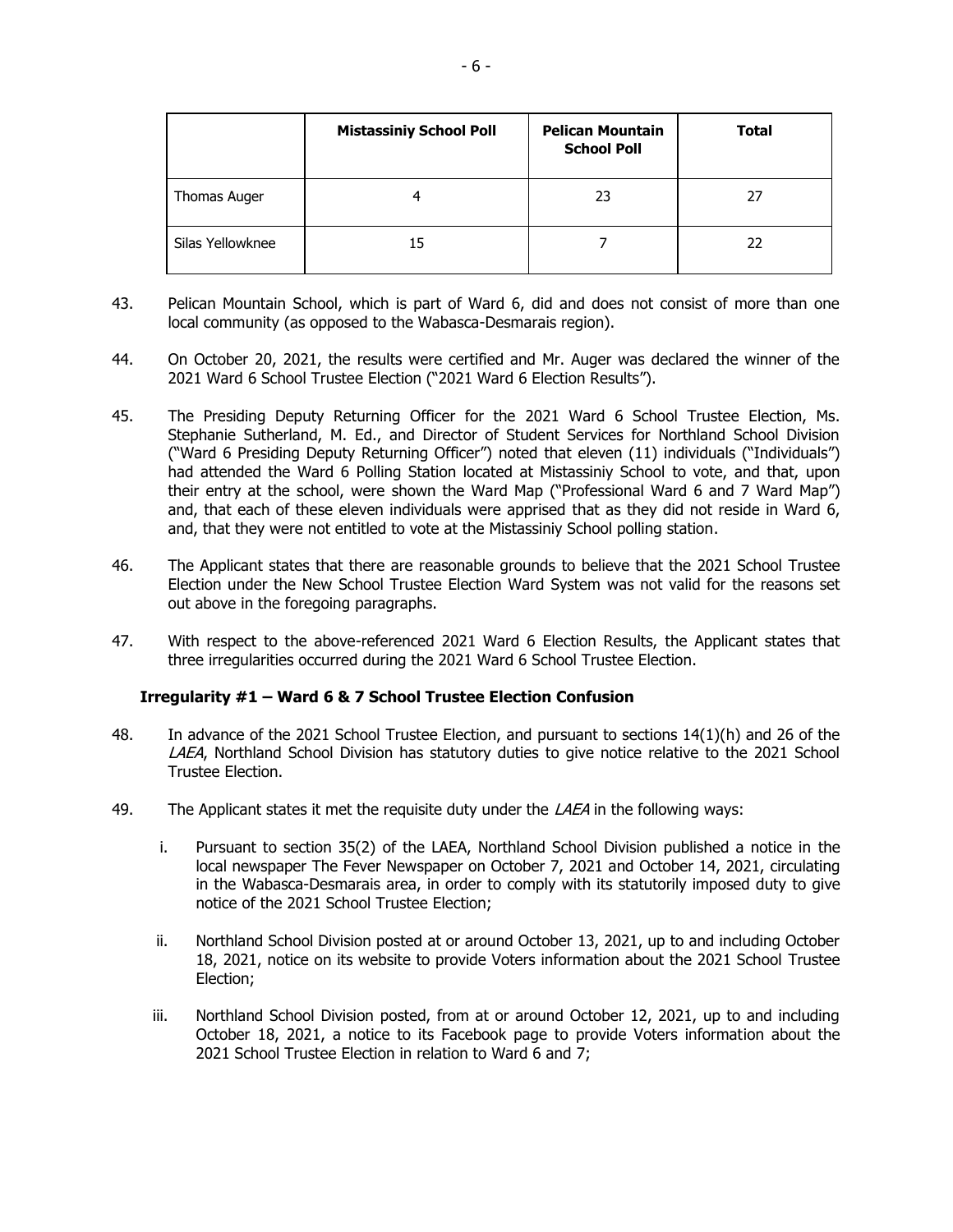- iv. St. Theresa School posted, at or around from October 12, 2021, up to and including October 18, 2021, a notice to its Facebook page to provide Voters information about the 2021 School Trustee Election in relation to St. Theresa's School;
- v. Mistassiniy School posted, at or around from October 15, 2021, up to and including October 18, 2021, a notice to its Facebook page to provide Voters information about the 2021 School Trustee Election in relation to Mistassiniy School;
- vi. Career Pathways School posted, at or around from October 15, 2021, up to and including October 18, 2021, a notice to its Facebook page to provide Voters information about the 2021 School Trustee Election in relation to Career Pathways School;
- vii. In order to ensure Voters were aware of the 2021 School Trustee Election, Northland School Division sent correspondence home with the students who attend Mistassiniy School;
- viii. In order to ensure Voters were aware of the 2021 School Trustee Election, Northland School Division sent correspondence home with the students who attend St. Theresa School; and
- ix. In addition to sending correspondence home with the Mistassiniy School and St. Theresa School students, Northland School Division put up posters in Mistassiniy School and St. Theresa School advertising the 2021 School Trustee Election.
- 50. In accordance with section  $37(1)$  and section  $53(1)$  of the *LAEA*, the Northland School Division Returning Officer, Douglas Aird, ensured that polling stations were set up at Mistassiniy School and Pelican Mountain School and that proper identification protocol was followed during the 2021 School Trustee Election.
- 51. The Applicant states that the New School Trustee Election Ward System created confusion for Voters in that they were no longer able to vote for candidates from either Wabasca and/or Desmarais nor at polling stations located at either or both Mistassiniy School and St. Theresa School.
- 52. In June 2021, Northland School Division retained a professional cartographer to create the new Professional Ward 6 and 7 Map so it would be available to Voters at Mistassiniy School on October 18, 2021, and because of an apprehension that there might be confusion regarding the 2021 Ward 6 School Trustee Election due to the New School Trustee Election Ward System.
- 53. During the 2021 School Trustee Election, eleven (11) Individuals attended Mistassiniy School to vote and, after discussions with the Presiding Deputy Returning Officer and reviewing the Professional Ward 6 and 7 Ward Map, it was determined these Individuals lived in Ward 7. Because of this, while they wished to vote in the 2021 School Trustee Election, they were unable to do so.
- 54. The Applicant states that the change from the Wabasca and Desmarais Local School Board Committee Voting Process to the New School Trustee Election Ward System, and the fourteen (14) year time frame in which Voters in Ward 6 had not voted for a school board trustee, created confusion to Voters in Wards 6 and 7.
- 55. On the day of the 2021 School Trustee Election, of the thirty (30) people who came to vote at the Mistassiniy School, eleven (11) Individuals reviewed the Professional Ward 6 and 7 Ward Map and determined they were ineligible to vote because they lived outside of Ward 6. This meant only nineteen (19) people voted at the Mistassiniy polling station even though eleven (11)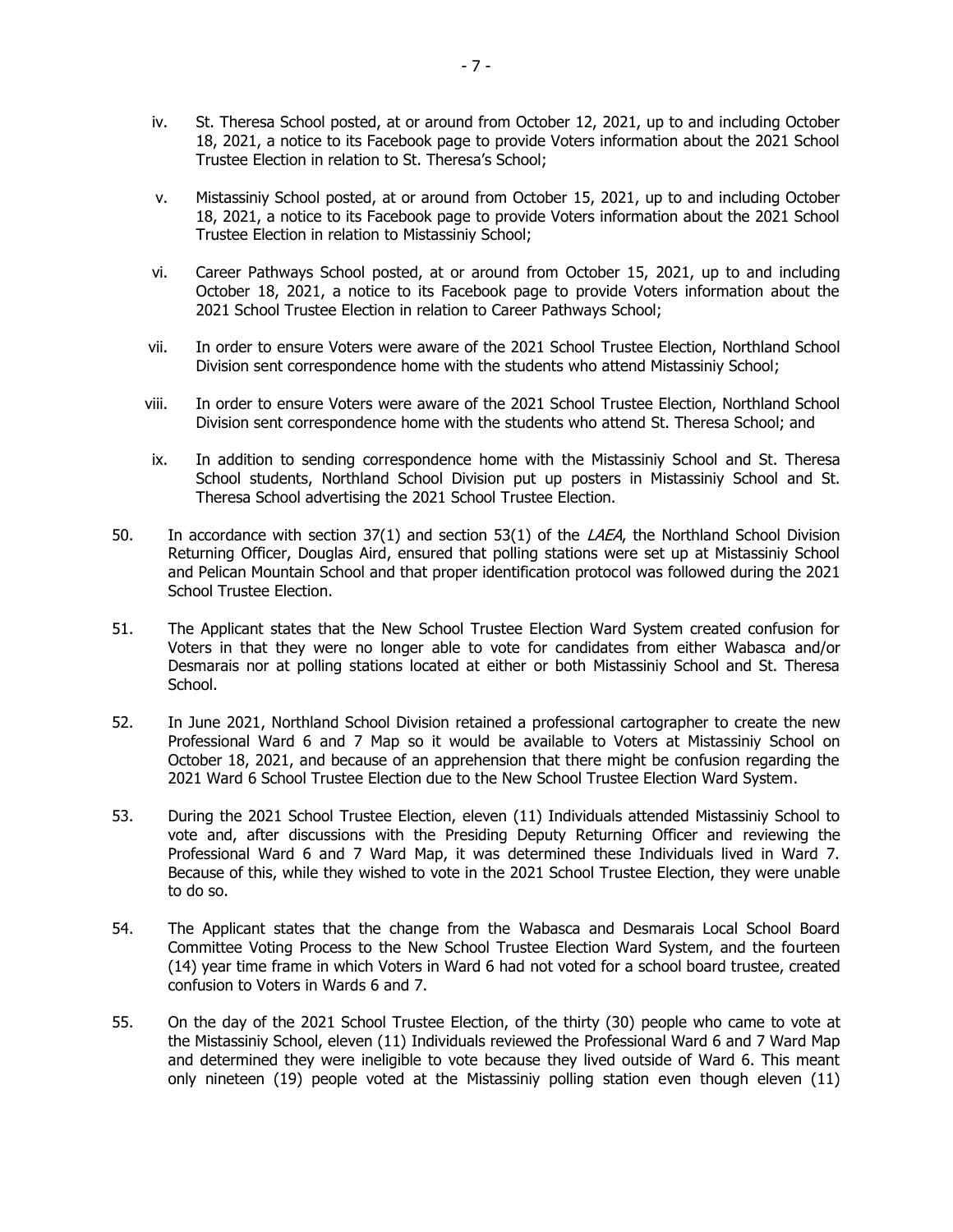additional Individuals had attended Mistassiniy School on October 18, 2021, to cast their school board trustee vote for the 2021 School Trustee Election, but were unable to vote.

56. The Applicant states that there existed significant confusion about the 2021 Ward 6 School Trustee Election. Eleven (11) out of thirty (30) Voters constitutes approximately thirty-six percent (36%) of the Voters who wished to cast a vote on October 18, 2021. A percentage of that nature signified there was an issue in relation to the 2021 Ward 6 School Trustee Election.

### **Irregularity #2 - Main Door locked at Mistassiniy School:**

- 57. During the 2021 Ward 6 School Trustee Election at Mistassiniy School, the locking mechanism of the main door at Mistassiniy School ("Main Door") was intermittently self-locked throughout the day and into the evening.
- 58. Martina Merrier, the Head Custodian at Mistassiniy School, noticed that the lock mechanism in the Main Door had 'self locked' at or around 3:20 PM on the day of the 2021 School Trustee Election; the result of which was the Main Door was not open at all times to allow voters to enter Mistassiniy School to cast their vote in the 2021 School Trustee Election
- 59. At or around 11:00 AM 12:00 PM on the day of the 2021 School Trustee Election, a Voter, Leonard Mineault, attended Mistassiniy School. Mr. Mineault was unable to enter Mistassiniy School to vote because the lock mechanism within the Main Door had self-locked. However, a student let Mr. Mineault inside Mistassiniy School. After viewing the Professional Ward 6 and 7 Ward Map at the polling station, Mr. Mineault determined he did not live in Ward 6 and was not able to vote in the 2021 School Trustee Election.
- 60. The Applicant states that Mr. Mineault is an example of a Voter who, due to confusion about the New School Trustee Election Ward System, was unable to vote in the 2021 School Trustee Election. Further, the Main Door to Mistassiniy School "self-locking" on election day resulted in an impediment to Voters' meaningful exercise of their democratic rights.

## **Irregularity #3 – Depressed School Trustee Voter Turnout in the Wabasca and Desmarais Area of the Northland School Division**

- 61. The October 28, 2021, municipal election to elect the councillors for the Municipal District of Opportunity ("Municipal Election") took place at the same time as the 2021 School Trustee Election. One of the Municipal Election polling stations in the Municipal District of Opportunity ("MD of Opportunity Polling Station") was situated in a community hall across the street from Mistassiniy School (i.e. within a few hundred metres).
- 62. In the MD of Opportunity municipal election, while there was a municipal voter turnout on October 18, 2021, of approximately between five and six hundred (500-600) people at the MD of Opportunity Polling Station, on the same date, only thirty (30) Voters attended the polling station at Mistassiniy School, which has a student population of approximately two hundred and eightyfive (285) students (as at September 30, 2021).
- 63. Based on the foregoing, the Applicant states that the discrepancy between number of potential Voters and the actual turnout reflects a depressed turnout for the 2021 School Trustee Election.

# **Conclusion:**

64. The Applicant respectfully submits that the outcome of the 2021 School Trustee Election in Ward 6 in Northland School Division is invalid for the following reasons: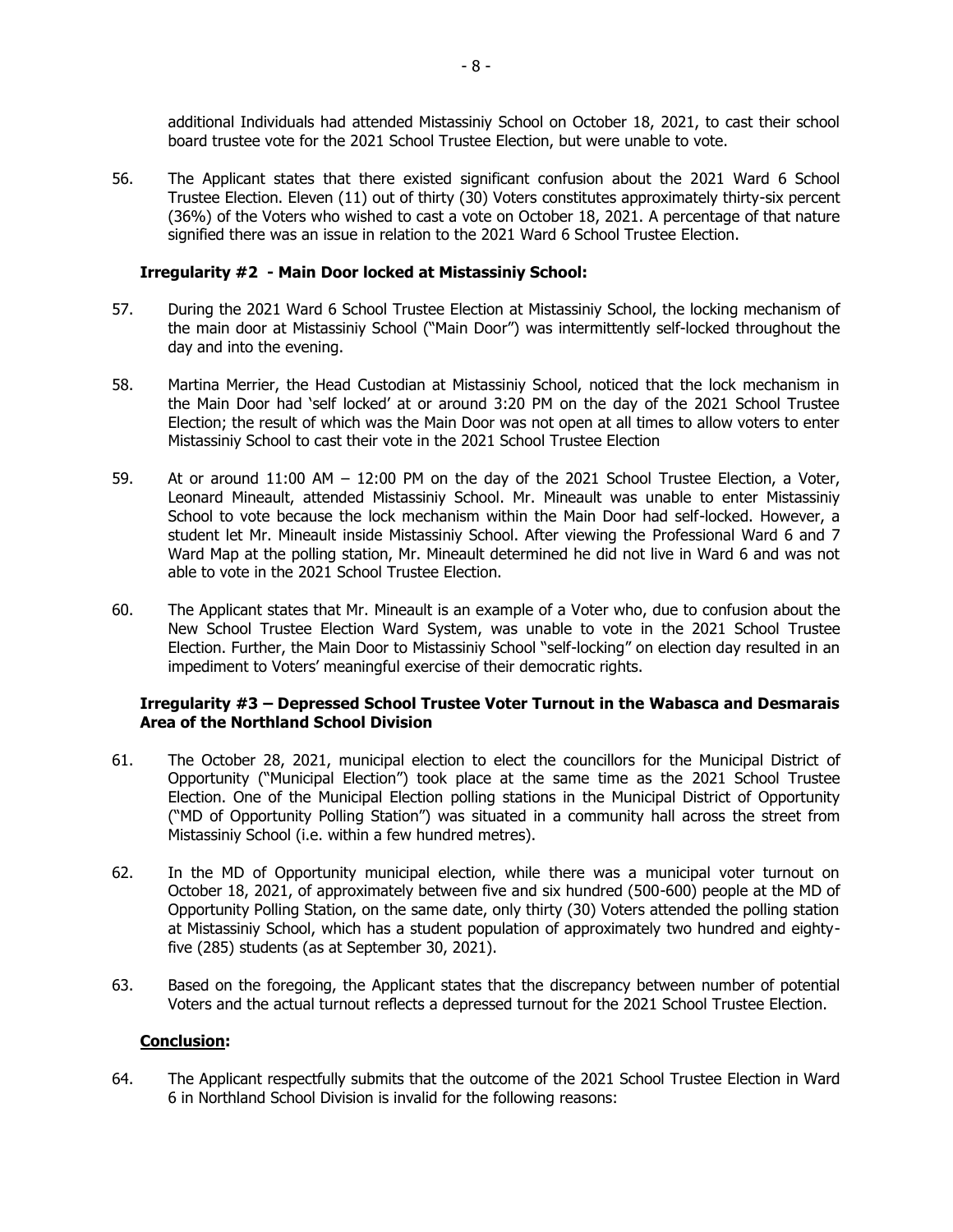- (a) The significant confusion surrounding the New School Trustee Election Ward System (as this relates to Ward 6) which resulted in Voters not having been able to cast their vote in Ward 6;
- (b) Due to the 'self-locking' mechanical issue with the Main Door, Voters may not have been able cast their vote in Ward 6;
- (c) A combination of the factors as set out in this Application resulted in an overall depressed turn out of Voters in the 2021 Ward 6 School Trustee Election at Northland School Division.
- 65. The Applicant submits that a new Ward 6 school trustee election in Northland School Division be conducted as there are reasonable grounds to believe that the Voters:
	- a) were unable to cast their vote in Ward 6 at the 2021 School Trustee Election;
	- b) did not have an equal opportunity (as compared to other Voters in Ward 6) to participate in the Ward 6 school trustee electoral process;
	- c) were disenfranchised in their Ward 6 school trustee right to vote at Northland School Division.
- 66. The Applicant further states that:
	- a) to ensure that voters for school trustee positions in Northland School Division have trust in the election outcomes;
	- b) school trustee voting ensures fair elections, and which are not confusing; and
	- c) school trustee voter participation at Northland School Division is safeguarded;

a new school trustee election in Ward 6 in Northland School Division is in the public interest.

67. Finally, the Applicant respectfully submits that because of the foregoing irregularities, a new Ward 6 school trustee election in Northland School Division should be conducted to ensure the integrity of the school trustee election process in Ward 6, and to ensure that the 2021 School Trustee Election in Ward 6 constituted a meaningful exercise of the Voters' democratic rights.

# **Relief Sought:**

- 68. The Applicant respectfully requests the following relief:
	- (a) An Order declaring that the 2021 Ward 6 School Trustee Election was invalid;
	- (b) An Order directing that a new Ward 6 school trustee election (by-election) in the Northland School Division be conducted; and
	- (c) Such further and other Relief as this Honourable Court may deem just and appropriate.

### **Affidavit or other evidence to be used in support of this Application:**

69. The Applicant relies on the Affidavit of Douglas Stewart Aird, filed November 29, 2021, pursuant to Rule 13.25 of the Alberta Rules of Court; and